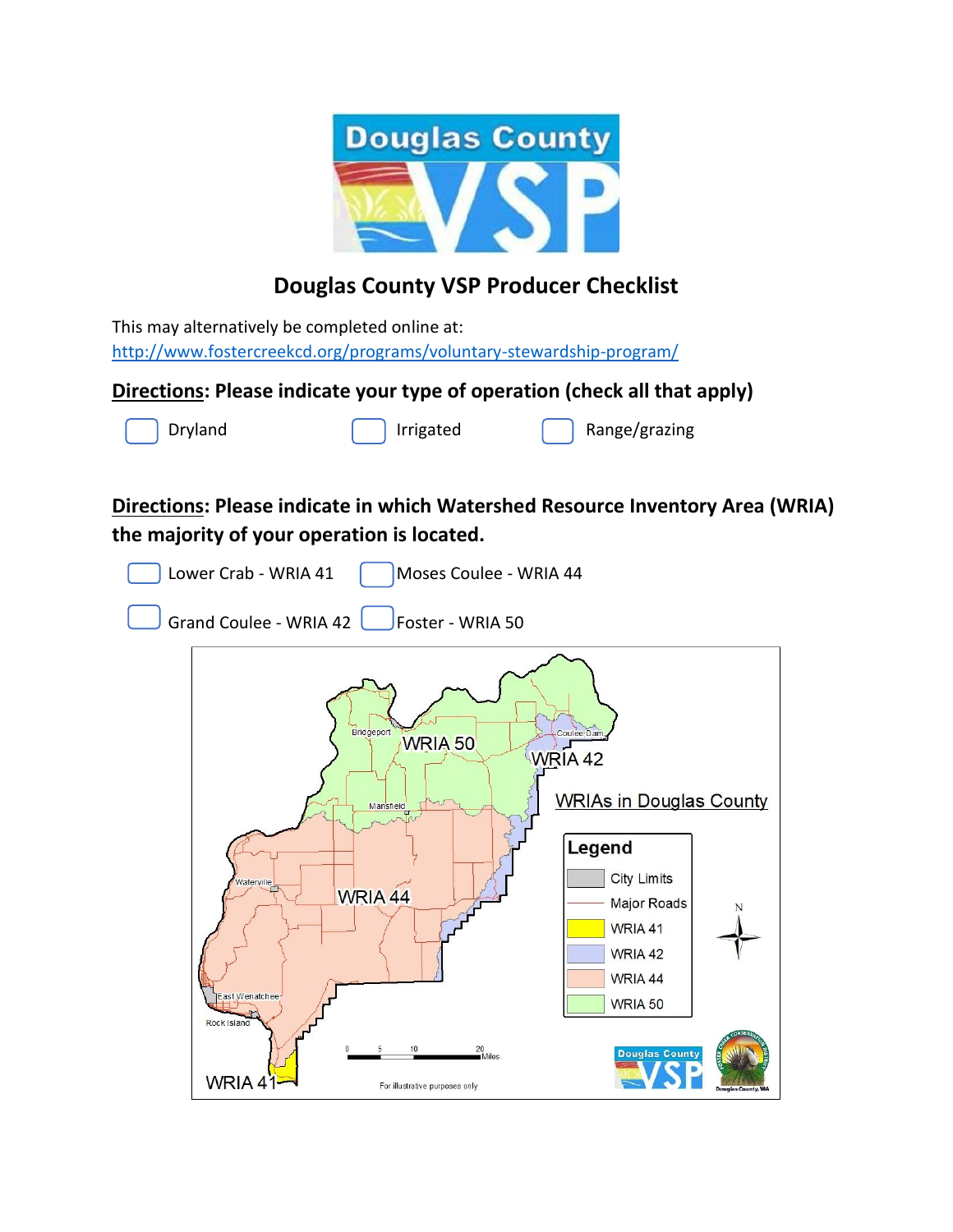**Directions:** The first section includes conservation activities that apply to all producers. After this, please also fill out the section(s) that correspond to your type(s) of agricultural production.

- For each stewardship practice, indicate whether you do it, are interested in doing it, or check the does not apply box for neither of these.
- If you do it, please continue with the other four questions for that activity.
- Only fill out the section(s) for the type(s) of agriculture that you do.

You can read more about each conservation activity listed at \_\_\_\_\_\_\_\_\_\_. **However, this is not an exhaustive list. If you are doing something different, please include it on the blank spaces provided at the bottom!** 

| <b>ALL</b>                                                                                                                  |                                                          |                                          |                                                                         |                                                     |  |  |
|-----------------------------------------------------------------------------------------------------------------------------|----------------------------------------------------------|------------------------------------------|-------------------------------------------------------------------------|-----------------------------------------------------|--|--|
| <b>Conservation Activity</b>                                                                                                | <b>Started</b><br><b>Before or</b><br><b>After 2011?</b> | <b>End Year</b><br>(yyyy) or<br>ongoing? | <b>Funding Source</b><br>(e.g., Self-Funded, FSA,<br>Other?)            | <b>Estimated Amount</b><br>(use units<br>indicated) |  |  |
| <b>Integrated Pest Management</b><br>(acres)<br>$\Box$ I do this<br>$\Box$ I'm interested in this<br>$\Box$ Does not apply  | $\square$ Before<br>$\Box$ After                         | $\Box$ Ongoing                           | $\Box$ Self-funded<br>$\Box$ Farm Service Agency<br>$\Box$ Other?       |                                                     |  |  |
| <b>Riparian Buffer (acres)</b><br>$\Box$ I do this<br>$\Box$ I'm interested in this<br>$\Box$ Does not apply                | $\square$ Before<br>$\Box$ After                         | $\Box$ Ongoing                           | $\Box$ Self-funded<br>$\square$ Farm Service Agency<br>$\Box$ Other?    |                                                     |  |  |
| <b>Wildlife Habitat Management</b><br>(acres)<br>$\Box$ I do this<br>$\Box$ I'm interested in this<br>$\Box$ Does not apply | $\square$ Before<br>$\Box$ After                         | $\Box$ Ongoing                           | $\Box$ Self-funded<br>$\Box$ Farm Service Agency<br>$\Box$ Other?       |                                                     |  |  |
| <b>Pollinator Habitat (acres)</b><br>$\Box$ I do this<br>$\Box$ I'm interested in this<br>$\Box$ Does not apply             | $\square$ Before<br>$\Box$ After                         | $\Box$ Ongoing                           | $\square$ Self-funded<br>$\square$ Farm Service Agency<br>$\Box$ Other? |                                                     |  |  |
| Wildlife Structures (number)<br>$\Box$ I do this<br>$\Box$ I'm interested in this<br>$\Box$ Does not apply                  | $\square$ Before<br>$\Box$ After                         | $\Box$ Ongoing                           | $\Box$ Self-funded<br>$\square$ Farm Service Agency<br>$\Box$ Other?    |                                                     |  |  |
| Fencing (feet)<br>$\Box$ I do this<br>$\Box$ I'm interested in this<br>$\Box$ Does not apply                                | $\square$ Before<br>$\square$ After                      | $\Box$ Ongoing                           | $\Box$ Self-funded<br>$\Box$ Farm Service Agency<br>$\Box$ Other?       |                                                     |  |  |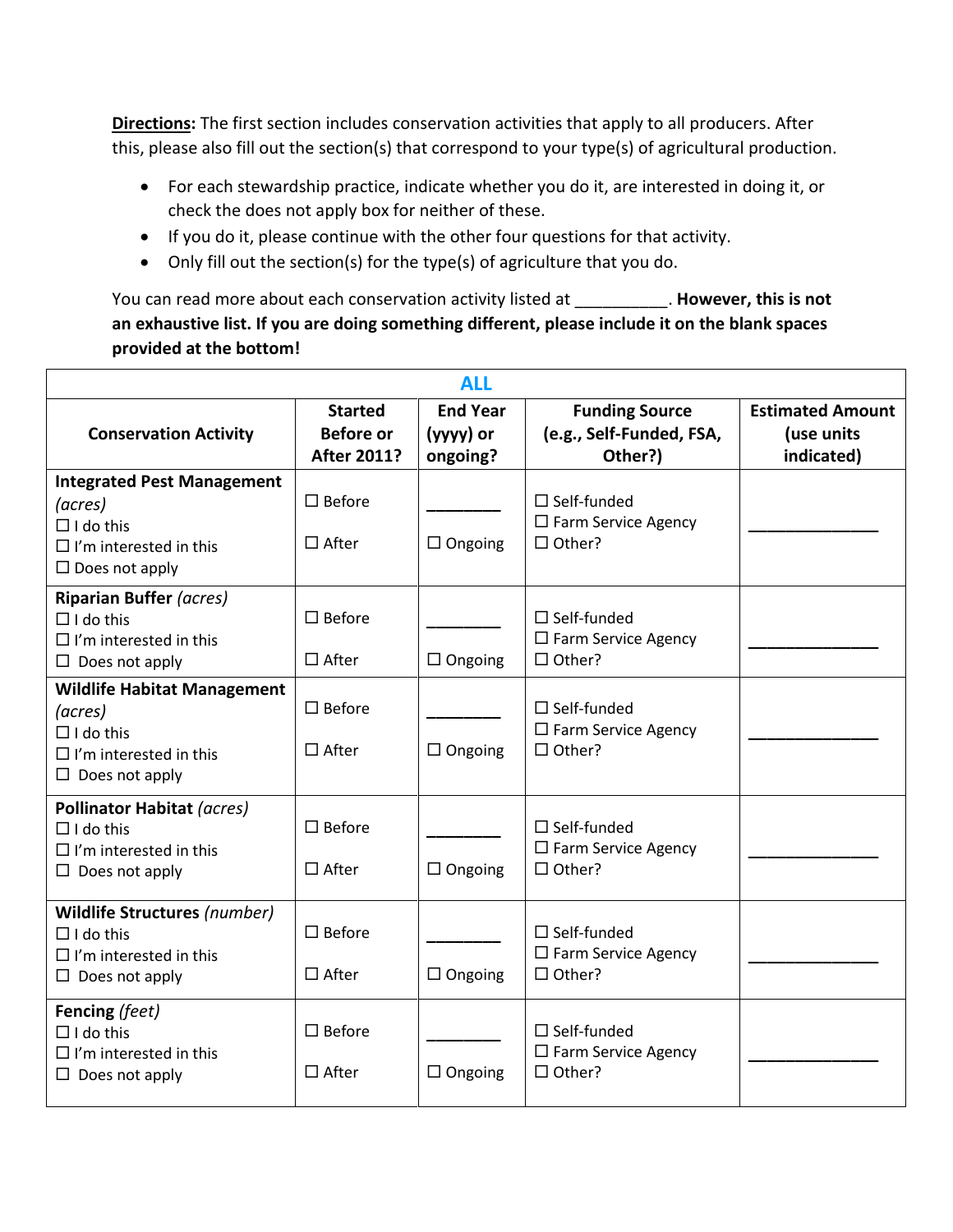| <b>DRYLAND</b>                                                                                                          |                                                      |                                          |                                                                   |                                                            |  |  |
|-------------------------------------------------------------------------------------------------------------------------|------------------------------------------------------|------------------------------------------|-------------------------------------------------------------------|------------------------------------------------------------|--|--|
| <b>Conservation Activity</b>                                                                                            | <b>Started</b><br><b>Before or</b><br>After<br>2011? | <b>End Year</b><br>(yyyy) or<br>ongoing? | <b>Funding Source</b><br>(e.g., Self-Funded,<br>FSA, Other?)      | <b>Estimated</b><br><b>Amount (use</b><br>units indicated) |  |  |
| <b>Conservation Cover (acres)</b><br>$\Box$ I do this<br>$\Box$ I'm interested in this<br>$\Box$ Does not apply         | $\square$ Before<br>$\Box$ After                     | $\Box$ Ongoing                           | $\Box$ Self-funded<br>$\Box$ Farm Service Agency<br>$\Box$ Other? |                                                            |  |  |
| <b>Conservation Crop Rotation (acres)</b><br>$\Box$ I do this<br>$\Box$ I'm interested in this<br>$\Box$ Does not apply | $\square$ Before<br>$\Box$ After                     | $\Box$ Ongoing                           | $\Box$ Self-funded<br>$\Box$ Farm Service Agency<br>$\Box$ Other? |                                                            |  |  |
| Cover Crop (acres)<br>$\Box$ I do this<br>$\Box$ I'm interested in this<br>$\Box$ Does not apply                        | $\square$ Before<br>$\Box$ After                     | $\Box$ Ongoing                           | $\square$ Self-funded<br>□ Farm Service Agency<br>$\Box$ Other?   |                                                            |  |  |
| Field Border (acres)<br>$\Box$ I do this<br>$\Box$ I'm interested in this<br>$\Box$ Does not apply                      | $\square$ Before<br>$\Box$ After                     | $\Box$ Ongoing                           | $\Box$ Self-funded<br>$\Box$ Farm Service Agency<br>$\Box$ Other? |                                                            |  |  |
| <b>Nutrient Management (acres)</b><br>$\Box$ I do this<br>$\Box$ I'm interested in this<br>$\Box$ Does not apply        | $\square$ Before<br>$\Box$ After                     | $\Box$ Ongoing                           | $\Box$ Self-funded<br>$\Box$ Farm Service Agency<br>□ Other?      |                                                            |  |  |
| No-Till (acres)<br>$\Box$ I do this<br>$\Box$ I'm interested in this<br>$\Box$ Does not apply                           | $\square$ Before<br>$\Box$ After                     | $\Box$ Ongoing                           | $\Box$ Self-funded<br>$\Box$ Farm Service Agency<br>$\Box$ Other? |                                                            |  |  |
| Reduced-Till (acres)<br>$\Box$ I do this<br>$\Box$ I'm interested in this<br>$\Box$ Does not apply                      | $\square$ Before<br>$\Box$ After                     | $\Box$ Ongoing                           | $\Box$ Self-funded<br>□ Farm Service Agency<br>$\Box$ Other?      |                                                            |  |  |
| $\Box$ I do this<br>$\Box$ I'm interested in this<br>$\Box$ Does not apply                                              | $\square$ Before<br>$\Box$ After                     | $\Box$ Ongoing                           | $\Box$ Self-funded<br>$\Box$ Farm Service Agency<br>$\Box$ Other? |                                                            |  |  |
| $\Box$ I do this<br>$\Box$ I'm interested in this<br>$\Box$ Does not apply                                              | $\square$ Before<br>$\Box$ After                     | $\Box$ Ongoing                           | $\Box$ Self-funded<br>$\Box$ Farm Service Agency<br>$\Box$ Other? |                                                            |  |  |
| $\Box$ I do this<br>$\Box$ I'm interested in this<br>$\Box$ Does not apply                                              | $\square$ Before<br>$\Box$ After                     | $\Box$ Ongoing                           | $\Box$ Self-funded<br>$\Box$ Farm Service Agency<br>$\Box$ Other? |                                                            |  |  |

Do you participate in the Conservation Reserve Program (CRP)?  $\Box$  Yes  $\Box$  No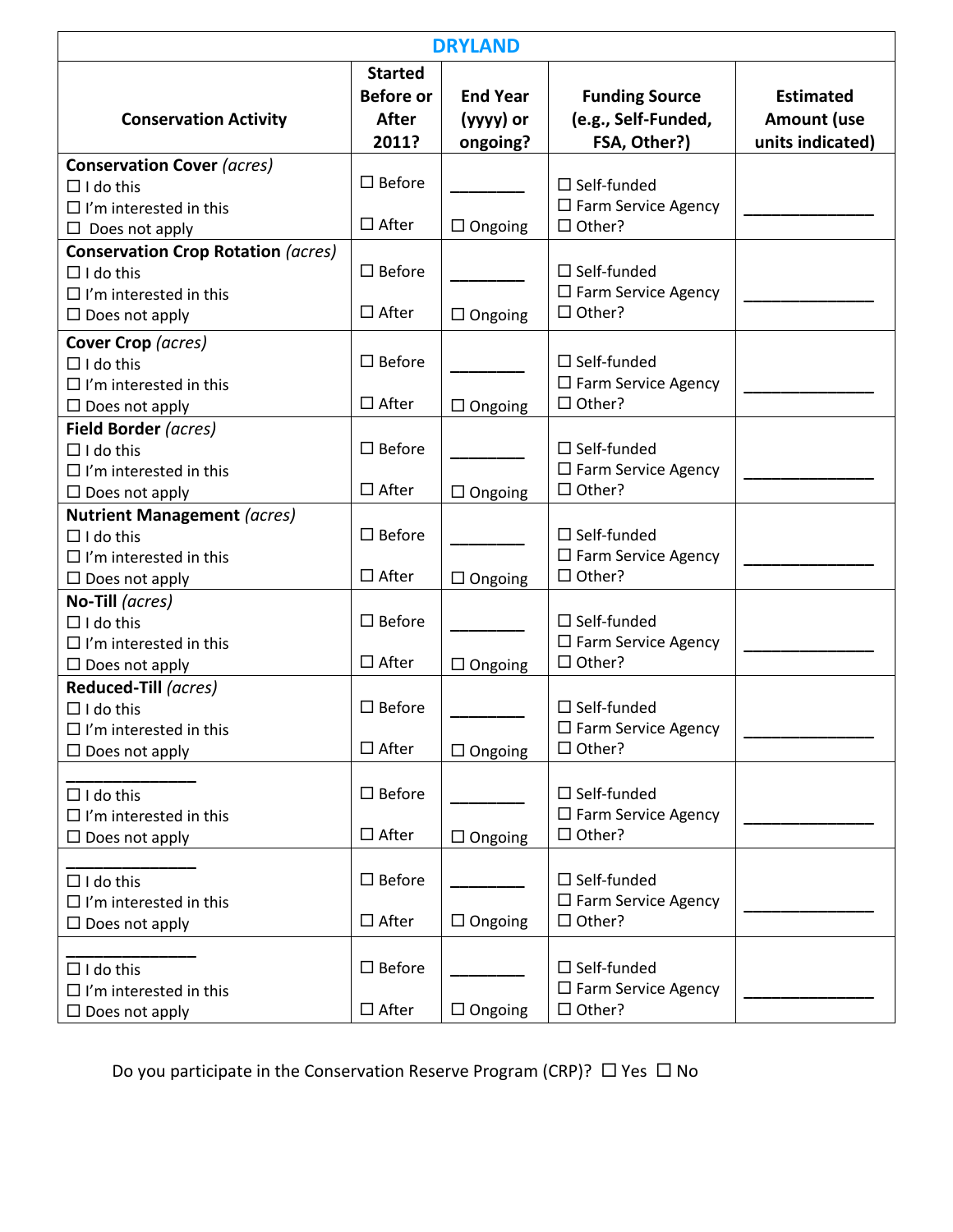| <b>IRRIGATED</b>                                                                                                            |                                                          |                                          |                                                                      |                                                     |  |  |
|-----------------------------------------------------------------------------------------------------------------------------|----------------------------------------------------------|------------------------------------------|----------------------------------------------------------------------|-----------------------------------------------------|--|--|
| <b>Conservation Activity</b>                                                                                                | <b>Started</b><br><b>Before or</b><br><b>After 2011?</b> | <b>End Year</b><br>(yyyy) or<br>ongoing? | <b>Funding Source</b><br>(e.g., Self-Funded,<br>FSA, Other?)         | <b>Estimated Amount</b><br>(use units<br>indicated) |  |  |
| <b>Conservation Cover (acres)</b><br>$\Box$ I do this<br>$\Box$ I'm interested in this                                      | $\Box$ Before                                            |                                          | $\Box$ Self-funded<br>$\square$ Farm Service Agency                  |                                                     |  |  |
| $\Box$ Does not apply                                                                                                       | $\Box$ After                                             | $\Box$ Ongoing                           | $\Box$ Other?                                                        |                                                     |  |  |
| Field Border (acres)<br>$\Box$ I do this<br>$\Box$ I'm interested in this<br>$\Box$ Does not apply                          | $\Box$ Before<br>$\Box$ After                            | $\Box$ Ongoing                           | $\Box$ Self-funded<br>$\Box$ Farm Service Agency<br>$\Box$ Other?    |                                                     |  |  |
| <b>Irrigation Water Management</b><br>(acres)<br>$\Box$ I do this<br>$\Box$ I'm interested in this<br>$\Box$ Does not apply | $\square$ Before<br>$\Box$ After                         | $\Box$ Ongoing                           | $\Box$ Self-funded<br>$\Box$ Farm Service Agency<br>$\Box$ Other?    |                                                     |  |  |
| Micro-irrigation (feet or acres)<br>$\Box$ I do this<br>$\Box$ I'm interested in this<br>$\Box$ Does not apply              | $\square$ Before<br>$\Box$ After                         | $\Box$ Ongoing                           | $\Box$ Self-funded<br>$\Box$ Farm Service Agency<br>$\Box$ Other?    |                                                     |  |  |
| <b>Sprinkler System (acres)</b><br>$\Box$ I do this<br>$\Box$ I'm interested in this<br>$\Box$ Does not apply               | $\Box$ Before<br>$\Box$ After                            | $\Box$ Ongoing                           | $\Box$ Self-funded<br>$\square$ Farm Service Agency<br>$\Box$ Other? |                                                     |  |  |
| <b>Nutrient Management (acres)</b><br>$\Box$ I do this<br>$\Box$ I'm interested in this<br>$\Box$ Does not apply            | $\Box$ Before<br>$\Box$ After                            | $\Box$ Ongoing                           | $\Box$ Self-funded<br>$\Box$ Farm Service Agency<br>$\Box$ Other?    |                                                     |  |  |
| <b>Organic Certification (acres)</b><br>$\Box$ I do this<br>$\Box$ I'm interested in this<br>$\Box$ Does not apply          | $\Box$ Before<br>$\Box$ After                            | $\Box$ Ongoing                           | $\Box$ Self-funded<br>$\Box$ Farm Service Agency<br>$\Box$ Other?    |                                                     |  |  |
| $\Box$ I do this<br>$\Box$ I'm interested in this<br>$\Box$ Does not apply                                                  | $\square$ Before<br>$\Box$ After                         | $\Box$ Ongoing                           | $\Box$ Self-funded<br>$\Box$ Farm Service Agency<br>□ Other?         |                                                     |  |  |
| $\Box$ I do this<br>$\Box$ I'm interested in this<br>$\Box$ Does not apply                                                  | $\square$ Before<br>$\Box$ After                         | $\Box$ Ongoing                           | $\Box$ Self-funded<br>$\square$ Farm Service Agency<br>$\Box$ Other? |                                                     |  |  |

|  | If you have organic certification, please specify which: |  |  |  |
|--|----------------------------------------------------------|--|--|--|
|  |                                                          |  |  |  |

Do you participate in the Global GAP program?  $\Box$  Yes  $\Box$  No

Do you participate in another program (Primus, SQF, Salmon Safe, etc.)?  $\Box$  Yes  $\Box$  No

If so, please specify which one: \_\_\_\_\_\_\_\_\_\_\_\_\_\_\_\_\_\_\_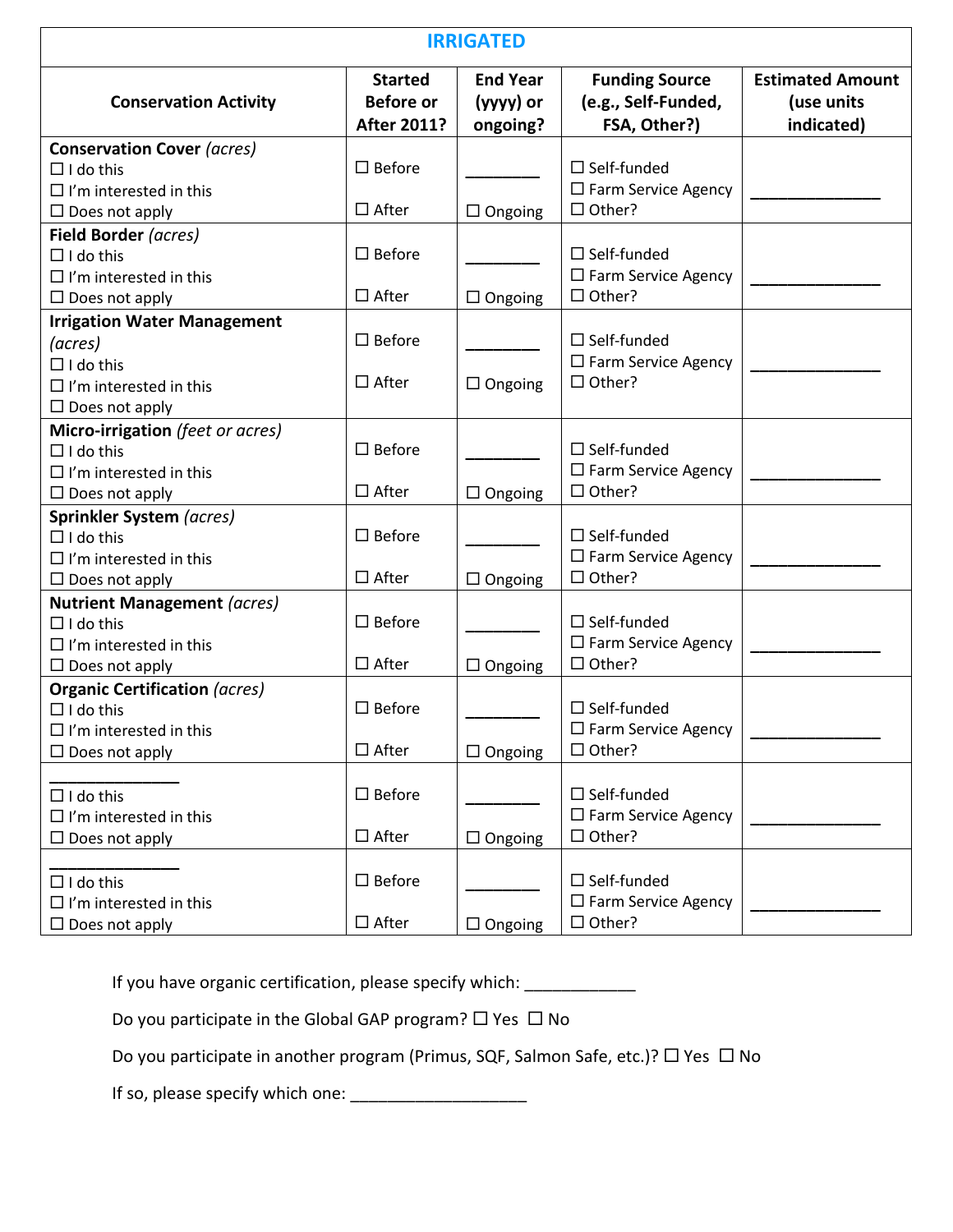| <b>RANGE/GRAZING</b>          |                    |                                  |                         |                    |  |  |
|-------------------------------|--------------------|----------------------------------|-------------------------|--------------------|--|--|
| <b>Conservation Activity</b>  | <b>Started</b>     | <b>End Year</b>                  | <b>Funding Source</b>   | <b>Estimated</b>   |  |  |
|                               | <b>Before or</b>   | (yyyy) or<br>(e.g., Self-Funded, |                         | <b>Amount (use</b> |  |  |
|                               | <b>After 2011?</b> | ongoing?                         | FSA, Other?)            | units indicated)   |  |  |
| Livestock Pipeline (feet)     |                    |                                  |                         |                    |  |  |
| $\Box$ I do this              | $\square$ Before   |                                  | $\Box$ Self-funded      |                    |  |  |
| $\Box$ I'm interested in this |                    |                                  | $\square$ Farm Service  |                    |  |  |
| $\Box$ Does not apply         | $\Box$ After       | $\Box$ Ongoing                   | Agency                  |                    |  |  |
|                               |                    |                                  | $\Box$ Other?           |                    |  |  |
| <b>Watering Facility</b>      |                    |                                  |                         |                    |  |  |
| (number)                      | $\square$ Before   |                                  | $\Box$ Self-funded      |                    |  |  |
| $\Box$ I do this              |                    |                                  | $\square$ Farm Service  |                    |  |  |
| $\Box$ I'm interested in this | $\Box$ After       | $\Box$ Ongoing                   | Agency                  |                    |  |  |
| $\Box$ Does not apply         |                    |                                  | □ Other?                |                    |  |  |
| <b>Prescribed Grazing</b>     |                    |                                  |                         |                    |  |  |
| (acres)                       | $\square$ Before   |                                  | $\Box$ Self-funded      |                    |  |  |
| $\Box$ I do this              |                    |                                  | $\square$ Farm Service  |                    |  |  |
| $\Box$ I'm interested in this | $\Box$ After       | $\Box$ Ongoing                   | Agency                  |                    |  |  |
| $\Box$ Does not apply         |                    |                                  | $\Box$ Other?           |                    |  |  |
| Range Planting (acres)        |                    |                                  |                         |                    |  |  |
| $\Box$ I do this              | $\square$ Before   |                                  | $\Box$ Self-funded      |                    |  |  |
| $\Box$ I'm interested in this |                    |                                  | $\square$ Farm Service  |                    |  |  |
| $\Box$ Does not apply         | $\Box$ After       | $\Box$ Ongoing                   | Agency                  |                    |  |  |
|                               |                    |                                  | □ Other?                |                    |  |  |
|                               |                    |                                  |                         |                    |  |  |
|                               | $\square$ Before   |                                  | $\Box$ Self-funded      |                    |  |  |
| $\Box$ I do this              |                    |                                  | $\square$ Farm Service  |                    |  |  |
| $\Box$ I'm interested in this | $\square$ After    | $\Box$ Ongoing                   | Agency                  |                    |  |  |
| $\square$ Does not apply      |                    |                                  | □ Other?                |                    |  |  |
|                               | $\square$ Before   |                                  | $\Box$ Self-funded      |                    |  |  |
|                               |                    |                                  | $\square$ Farm Service  |                    |  |  |
| $\Box$ I do this              | $\Box$ After       | $\Box$ Ongoing                   |                         |                    |  |  |
| $\Box$ I'm interested in this |                    |                                  | Agency<br>$\Box$ Other? |                    |  |  |
| $\Box$ Does not apply         |                    |                                  |                         |                    |  |  |